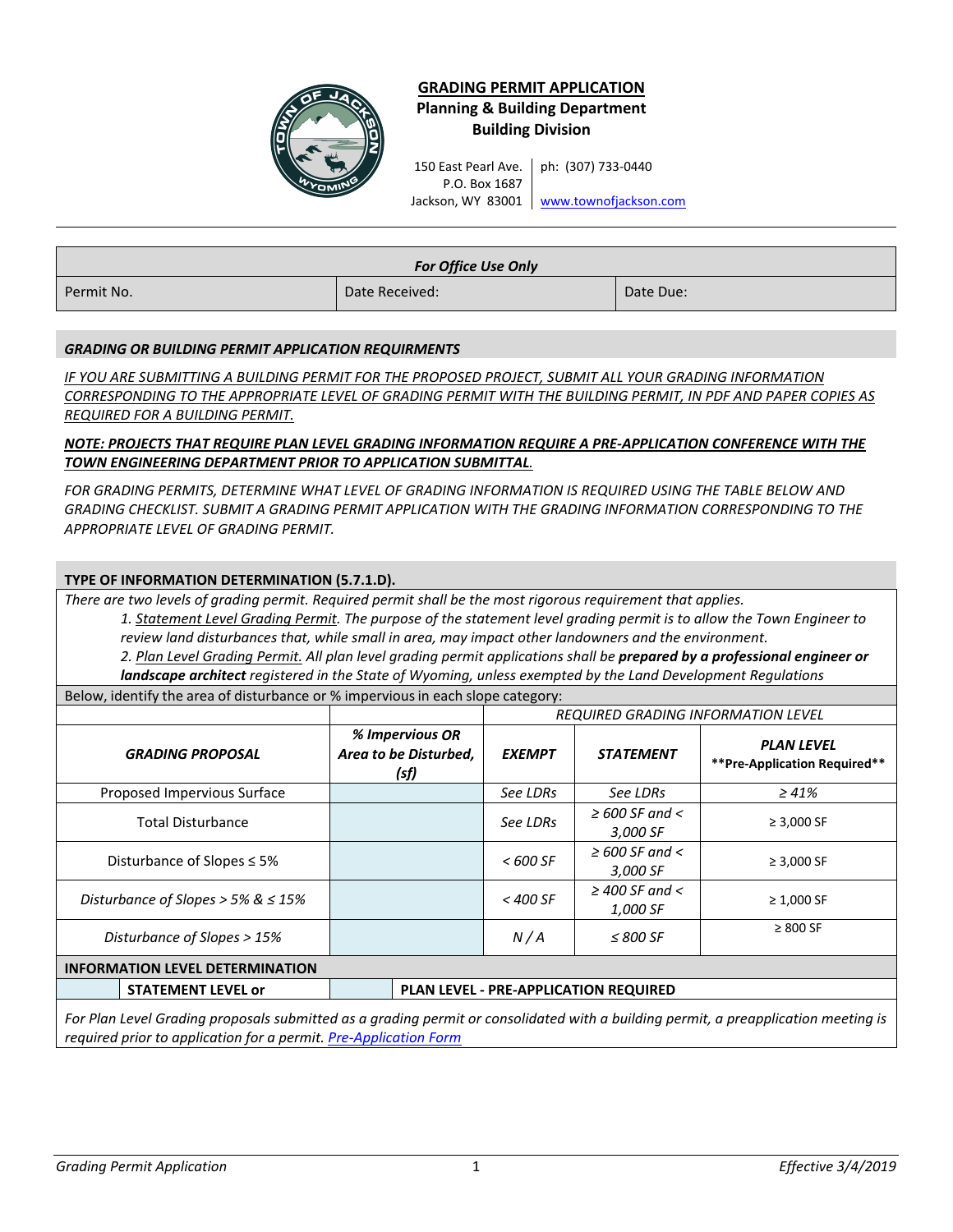### *INSTRUCTIONS.*

#### *USE THE GRADING PERMIT APPLICATION CHECKLIST FOR A LIST OF CONTENT REQUIRED FOR A COMPLETE APPLICATION.*

*Grading information shall be submitted to describe the site grading, utilities, erosion controls, and stormwater management that will be used to meet the requirements of the Town of Jackson Land Development Regulations (LDRs) and building code. Grading information is required with a Building or Grading Permit for all land disturbing activities, e.g. excavation and stockpiles for structures, roadways, utilities, cut and fill slopes, stockpiles, building material storage area, paving, etc. unless explicitly exempted by the LDRs.*

*Complete all portions of the application. All items shall be shown or noted on the plans, including not applicable items. Sign the application. Include all attachments. Submit the application to the Planning and Building office at Town Hall.*

**PRE-APPLICATION INFORMATION.** *Required prior to submittal for Plan Level grading projects.*

| PROJECT INFORMAITON.                                                                                                                                                                                                                   |       |
|----------------------------------------------------------------------------------------------------------------------------------------------------------------------------------------------------------------------------------------|-------|
| Name/Description:                                                                                                                                                                                                                      |       |
| <b>Physical Address:</b><br><u> 1989 - Johann Barbara, martxa alemaniar amerikan a</u>                                                                                                                                                 |       |
| Lot, Subdivision:                                                                                                                                                                                                                      | PIDN: |
| TYPE OF APPLICATION: NEW REVISION (Original Permit No. 2008)                                                                                                                                                                           |       |
| PROJECT DESCRIPTION AND PURPOSE. (i.e. Existing Use, Residential, Non-Residential, Retaining Wall, Paving, Staging, etc.)                                                                                                              |       |
|                                                                                                                                                                                                                                        |       |
|                                                                                                                                                                                                                                        |       |
| <b>Estimated Cost of Construction:</b><br><u> 1989 - Johann Stein, mars an de Frankrik en de Frankrik en de Frankrik en de Frankrik en de Frankrik en de F</u>                                                                         |       |
|                                                                                                                                                                                                                                        |       |
| <b>OWNER.</b>                                                                                                                                                                                                                          |       |
| Name:                                                                                                                                                                                                                                  |       |
| <b>Mailing Address:</b>                                                                                                                                                                                                                |       |
| E-mail:                                                                                                                                                                                                                                |       |
|                                                                                                                                                                                                                                        |       |
| APPLICANT/AGENT.                                                                                                                                                                                                                       |       |
| Name:<br>the control of the control of the control of the control of the control of the control of the control of the control of the control of the control of the control of the control of the control of the control of the control |       |
| <b>Mailing Address:</b><br><u> 1980 - Johann Barn, amerikansk politiker (* 1908)</u>                                                                                                                                                   |       |
| E-mail:                                                                                                                                                                                                                                |       |
| $\star$ if another order than the company of the set of the first order of the latential contract of the company of the set of the set of $\Delta$ definition $\Delta$                                                                 |       |

*\*If applicant is other than owner, a notarized Town of Jackson Letter of Authorization must accompany this application. Only the Owner or their authorized agent may sign the application.*

| <b>DESIGNATED PRIMARY CONTACT.</b> |       |                                                                            |
|------------------------------------|-------|----------------------------------------------------------------------------|
|                                    | Owner | Applicant/Agent (a Letter of Authorization must accompany the application) |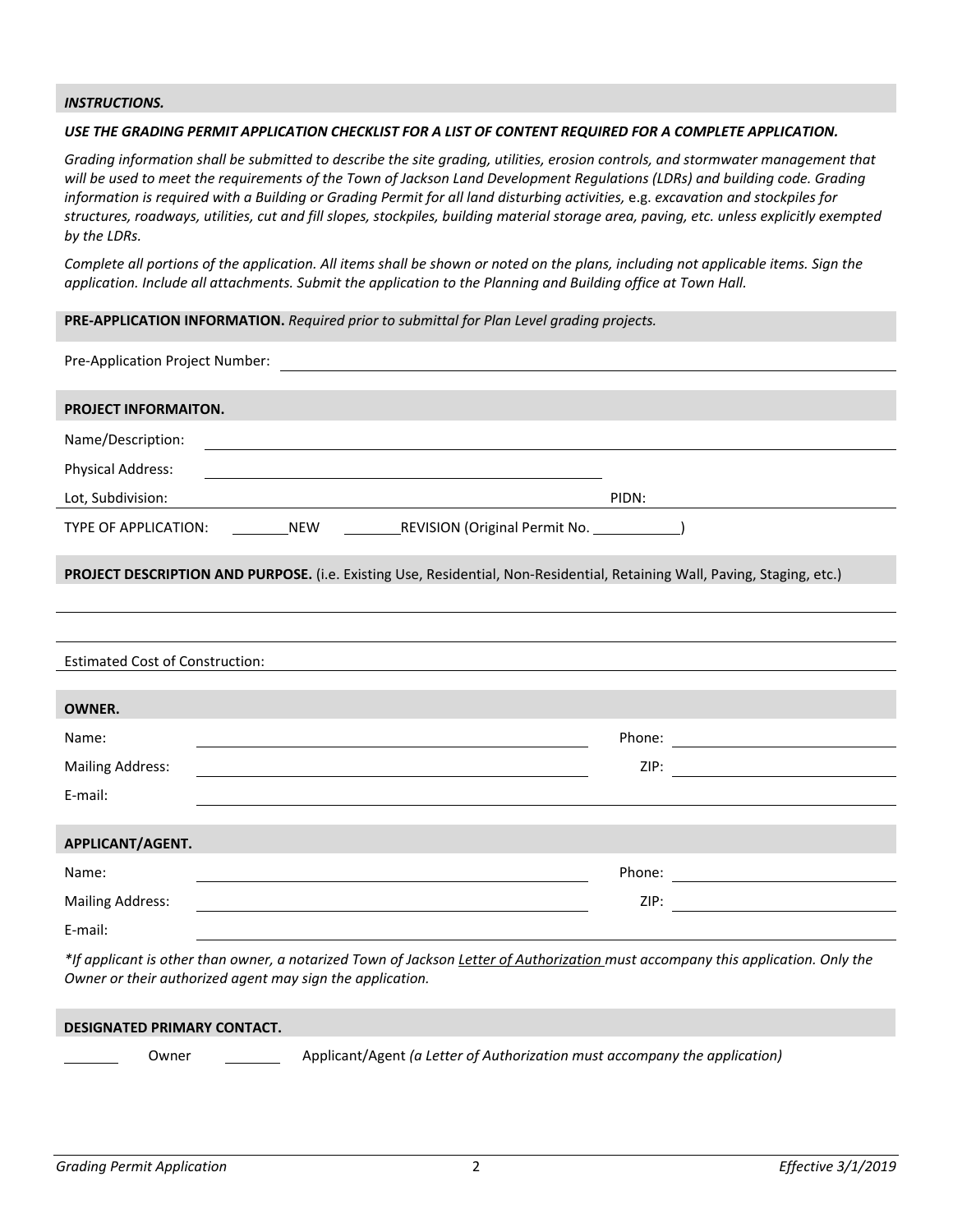| <b>ENGINEER or LANDSCAPE ARCHITECT.</b> Required for Plan Level Submittals |          |  |  |  |  |
|----------------------------------------------------------------------------|----------|--|--|--|--|
| Name:                                                                      | Phone:   |  |  |  |  |
| <b>Mailing Address:</b>                                                    | ZIP:     |  |  |  |  |
| E-mail:                                                                    | License: |  |  |  |  |
|                                                                            |          |  |  |  |  |
| <b>BEE AIRIIRIA 11/411 A.A.IB. E.A.IB.A.A.</b>                             |          |  |  |  |  |

### **RETAINING WALLS AND FACINGS:**

**Are there retaining walls or facings 48 inches or taller? Yes** *(REQUIRES A BUILDING PERMIT, DO NOT APPLY FOR A GRADING PERMIT)*

Height is measured from the bottom of the foundation and administered under the building codes.

Non-Residential: All retaining walls or facings shall be designed by a professional engineer registered in the State of Wyoming in accordance with the IBC and grading information shall be submitted with a BUILDING PERMIT.

Residential: All retaining walls or facings more than 48 inches in height from the bottom of the foundation shall be designed by a professional engineer registered in the State of Wyoming in accordance with the IRC and grading information shall be submitted with a BUILDING PERMIT.

Contact the Building Department for further information regarding the building codes.

#### **FLOODPLAINS AND SPECIAL FLOOD HAZARD AREAS.**

Is the site or structure located in a floodplain or in close proximity to Cache Creek or Flat Creek?: Ves Montes No

A Floodplain Development Permit is required before construction or development begins within any Special Flood Hazard Area (SFHA). Development is any man-made change to improved or unimproved real estate, including but not limited to buildings or other structures, mining, dredging, filling, grading, paving, excavation or drilling operations or storage of equipment or materials.

Development within the flood way is prohibited. Fill is prohibited within the floodway unless it has been demonstrated and certified that it will not result in any increase in flood levels

Buildings located within the 100 year floodplain are required to provide an elevation certificate (FEMA Form No. 3067-0077) proving the first floor of the structure is elevated one foot above the base flood elevation. For additions or alterations to an existing structure, provide an elevation certificate for the first floor of the existing structure.

### **NOTICES:**

For Building or Grading Permit applications that require plan level grading information a pre-application conference is mandatory prior to submitting the permit application. Please use the Planning Application for Pre-application Conference Request (PAP) form, *[Pre-Application Form.](http://townofjackson.com/DocumentCenter/View/184/Pre-Application-Conference-Request-Form-PDF)*

Permit Exemptions may apply for Agriculture, Gardening, Landscaping activities and Emergency Flood Control work (5.7.1.D.5). A financial surety may be required; the applicant shall be responsible for providing a cost estimate for the work requiring the surety. A performance bond is required for all restorative and mitigative treatments for Steep Slope development (5.4.1.C.7).

Information regarding proposed buildings or structures shall NOT be shown and the proposed project shall be constructible without any proposed building or structure.

No physical development shall be permitted on natural slopes in excess of 25% (5.4.1.A), with exceptions (5.4.1.B).

Additional hillside standards (5.4.1.C) apply to lots of record which have an average cross-slope (in any direction) of 10% or greater, or where any portion of a lot having a slope of 10% or greater is affected.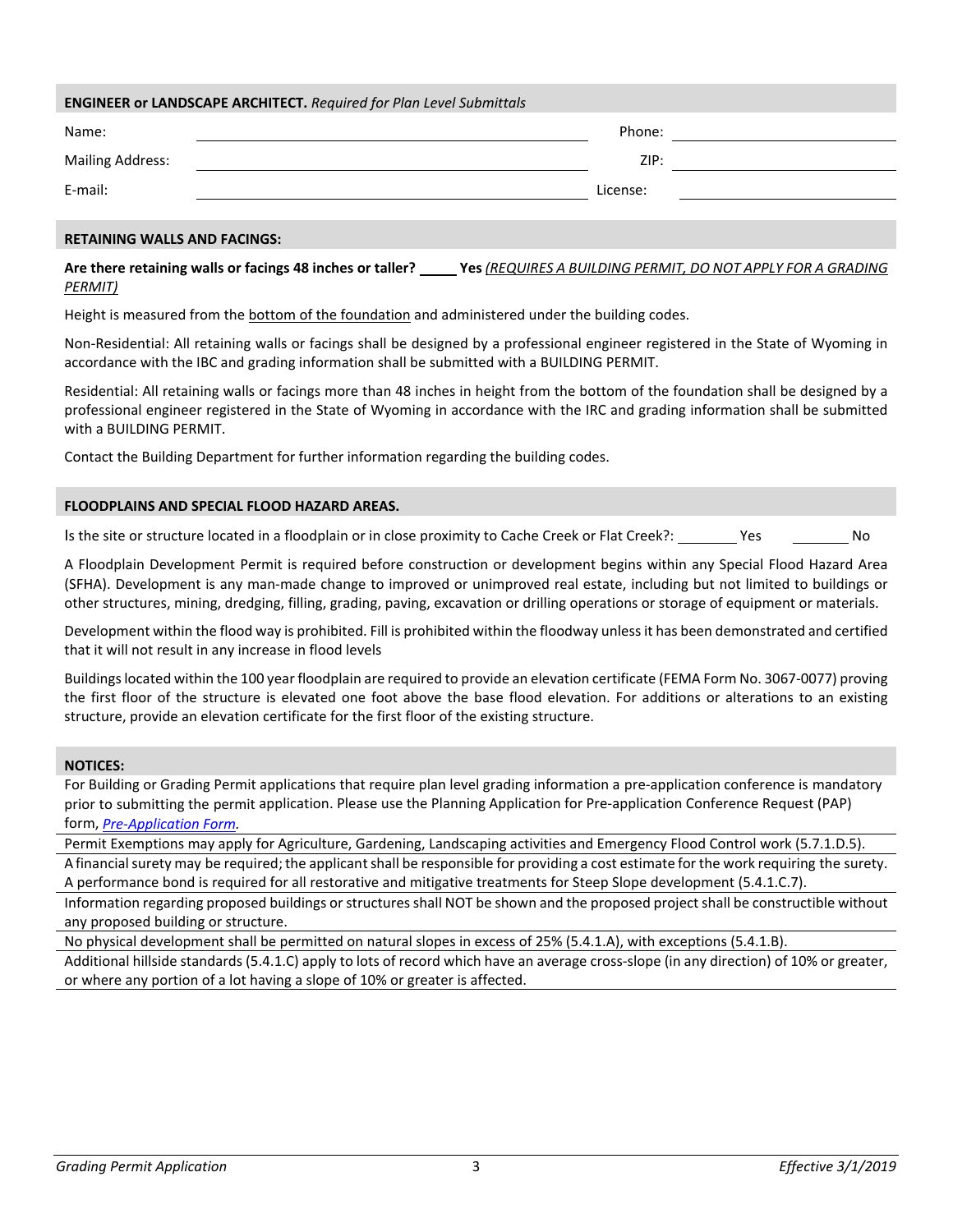### **APPLICANT'S SIGNATURE, CERTIFICATION, AND AUTHORIZATION**

Under penalty of perjury I hereby certify that I have read this application and state that, to the best of my knowledge, all of the information herein is true and correct and I swear that any information which may be hereafter given by me in hearing before the Planning Commission of Town of Jackson or the Town Council of the Town of Jackson shall be truthful and correct. I agree to comply with all Town, State, and Federal laws relating to the subject matter of this application and hereby authorize representatives of the Town of Jackson to enter the property described herein during normal business hours, after making a reasonable effort to contact the owner/applicant prior to entering the property.

In signing this application, I acknowledge that the Town's acceptance of this application and a plan review fee does not constitute approval of a permit. I agree not to commence any work for which this application is being made prior to approval of this application by the appropriate Town agencies and payment of any fees due.

| Signature of Owner or Authorized Applicant/Agent | Date  |
|--------------------------------------------------|-------|
|                                                  |       |
| Name Printed                                     | Title |
|                                                  |       |
|                                                  |       |
| <b>PERMIT FEES</b>                               |       |
| <b>Grading Permit Applications:</b>              |       |

**Statement Level Project** \$200

**Plan Level Project** \$600

Compliance Fees:

After the fact permit fees are double the initial fee.

OTHER GRADING FEES:

Minimum Fee \$50 Pre-application Conference \$150 Third Party Technical Review At Cost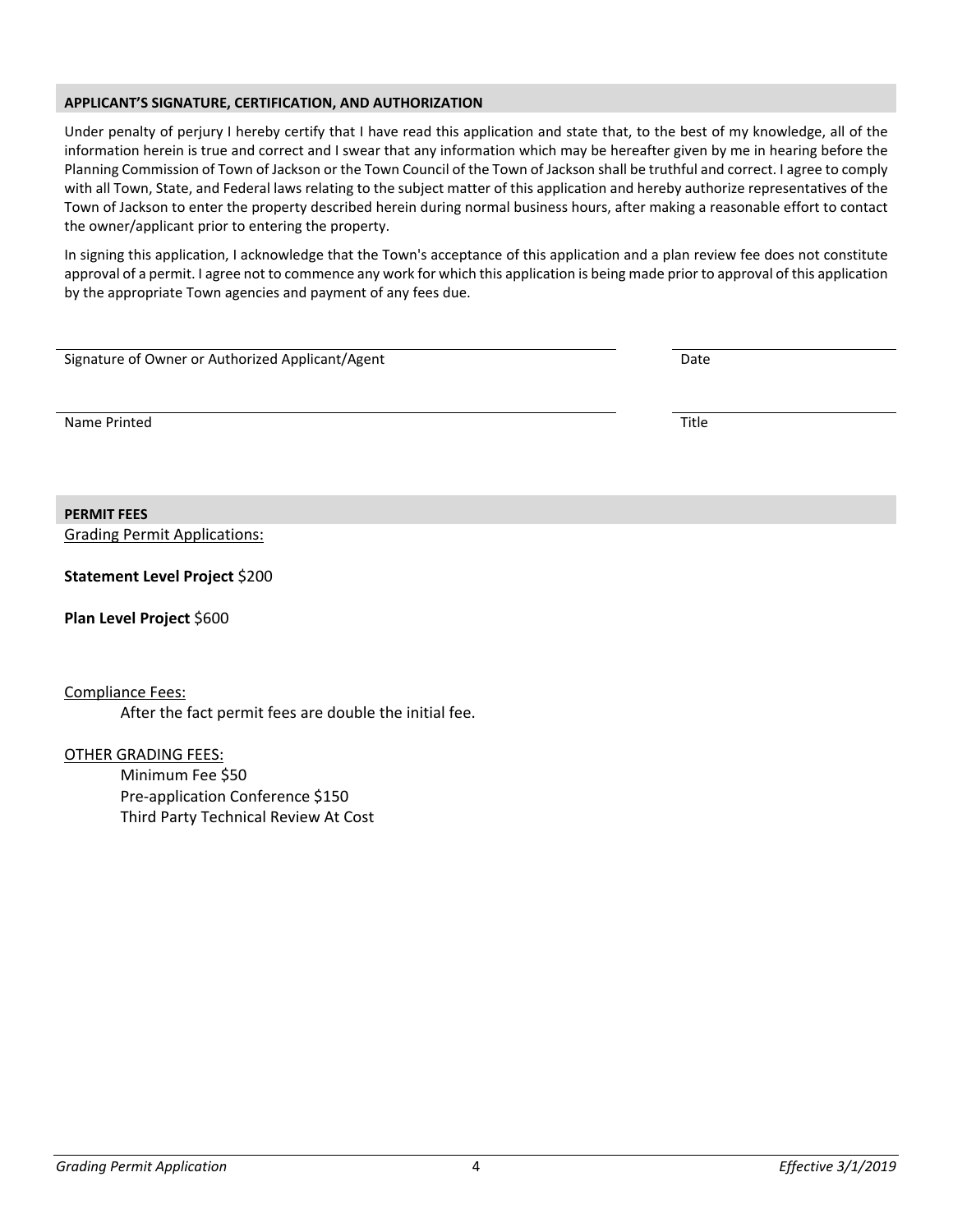

**Application Submittal Checklist for a GRADING PERMIT APPLICATION Public Works Department Engineering Division**

150 East Pearl Ave. P.O. Box 1687 Jackson, WY 83001 ph: (307) 733-0440 fax: (307) 734-3563 [www.townofja](http://www.townofjackson.com/)ckson.com

**APPLICABILITY***. This checklist should be used when submitting an application for a GRADING PERMIT. The purpose of the grading permit is to review and permit land disturbing activities. This checklist also applies to grading that is part of a consolidated Building Permit application and any project with work involving Town of Jackson Utilities.*

## **When is a Grading Permit Required?**

*Section 5.7.1.D of the Land Development Regulations (LDRs) requires a grading permit for all land disturbing activities and excavations unless explicitly exempted LDRs. Examples of land disturbing activities include, but are not limited to, grading, topsoil removal, filling, road or drive cutting, altering or enlargement of a stream or channel, removal of streambed materials, channel clearing, ditching, drain tile laying, dredging, lagoon construction, soil and water conservation structures, and the extraction or placement of rock, sand, or gravel excavation and piles for structures, roadways, utilities, cut and fill slopes, stockpiles, building material storage area, paving, etc..* 

## **NOTICES:**

Permit Exemptions may apply for Agriculture activities and Emergency Flood Control work (5.7.1.D.5).

A financial surety may be required; the applicant shall be responsible for providing a cost estimate for the work requiring the surety.

For Grading Permits submitted in advance of a building permit, detailed information regarding the building or structures shall NOT be shown and the proposed project shall be constructable without any proposed building or structure. Grading Permit approval is not approval for any building related construction.

No physical development shall be permitted on natural slopes in excess of 25% (5.4.1.A), with exceptions (5.4.1B).

Additional hillside standards (5.4.1.C) apply to lots of record which have an average cross-slope (in any direction) of 10% or greater, or where any portion of a lot having a slope of 10% or greater is affected.

Regardless of the grading permit requirement or exemption, the Town Engineer may require submittal of a stormwater management plan, if it is necessary to determine compliance with Sec. 5.7.4.

Public Right-of-Way (Encroachment) Permits are required for any work proposed within the Town's Right-of-Way.

An Encroachment Agreement is required prior to the construction of any structure within the Town's Right-of-Way.

**INSTRUCTIONS***. Use this checklist to complete all portions of the application. All items on this checklist shall be shown or noted on the plans, including not applicable items.* 

# **FLOODPLAINS AND SPECIAL FLOOD HAZARD AREAS.**

Is the site or structure located in a floodplain or in close proximity to Cache Creek or Flat Creek?: Yes No

A Floodplain Development Permit is required before construction or development begins within any Special Flood Hazard Area (SFHA). Development is any man-made change to improved or unimproved real estate, including but not limited to buildings or other structures, mining, dredging, filling, grading, paving, excavation or drilling operations or storage of equipment or materials.

Development within the flood way is prohibited. Fill is prohibited within the floodway unless it has been demonstrated and certified that it will not result in any increase in flood levels. If you are unsure if your site is located within the 100- year floodplain, please contact the Floodplain Administrator, 307 733-3079.

Buildings located within the 100 year floodplain are required to provide an elevation certificate (FEMA Form No. 3067-0077) proving the first floor of the structure is elevated one foot above the base flood elevation. For additions or alterations to an existing structure, provide an elevation certificate for the first floor of the existing structure.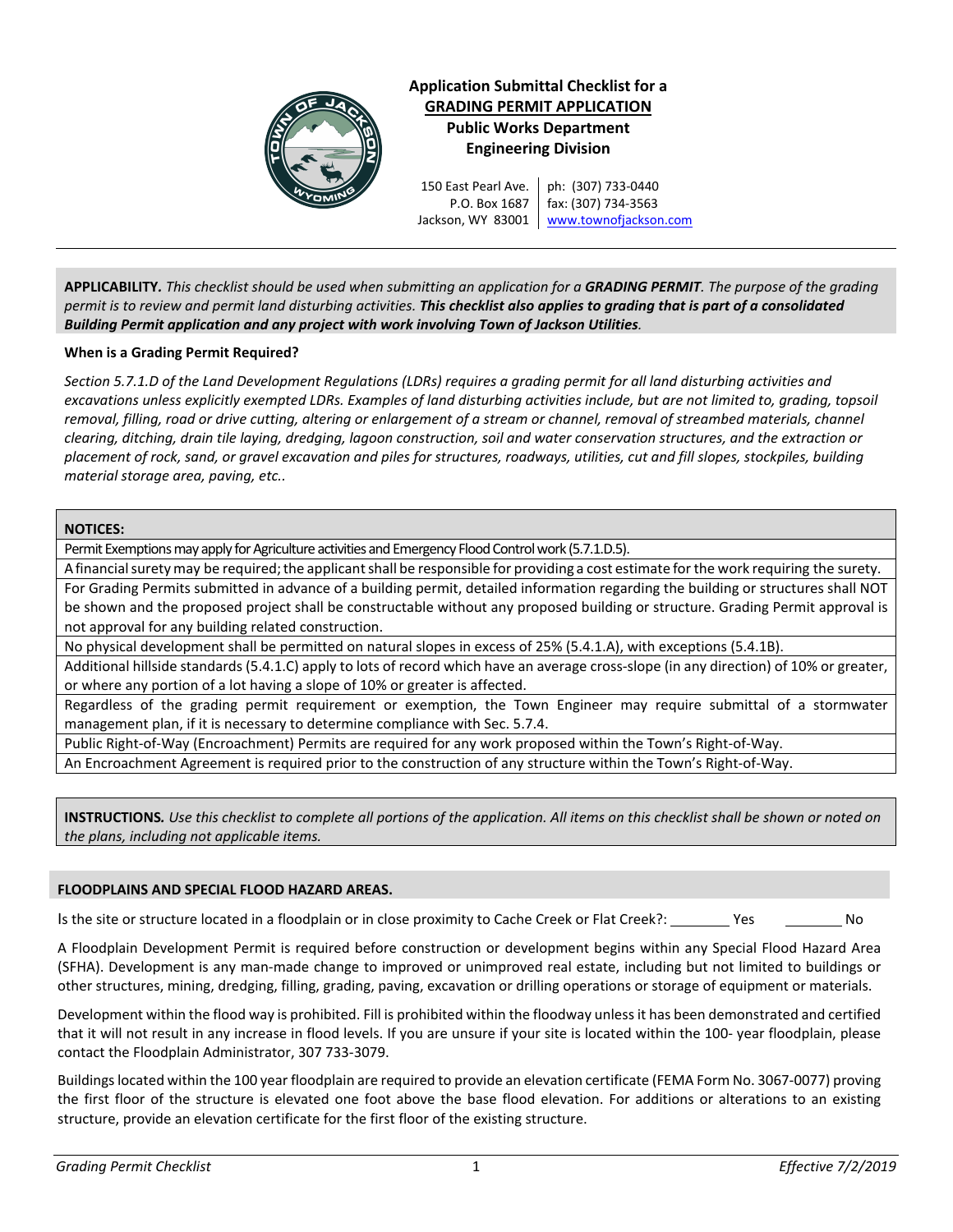| STATEMENT LEVEL SUBMITTAL REQUIREMENTS. Please fill out the left side of this checklist. Staff will review this for sufficiency. |                                                                                                                                                                                                                     |             |  |  |  |
|----------------------------------------------------------------------------------------------------------------------------------|---------------------------------------------------------------------------------------------------------------------------------------------------------------------------------------------------------------------|-------------|--|--|--|
| <b>APPLICANT</b>                                                                                                                 | ALL Grading Permit Applications shall include the following:                                                                                                                                                        | <b>TOWN</b> |  |  |  |
|                                                                                                                                  | A complete set of application documents in PDF format.                                                                                                                                                              |             |  |  |  |
|                                                                                                                                  | A cover letter and/or table of contents documenting all of the application materials submitted and in which                                                                                                         |             |  |  |  |
|                                                                                                                                  | format(s) they have been submitted. Only the plan sheets as noted below must be submitted on paper.                                                                                                                 |             |  |  |  |
|                                                                                                                                  | Town of Jackson Letter of Authorization if the applicant is other than the property owner.                                                                                                                          |             |  |  |  |
|                                                                                                                                  | A copy of the Warranty Deed or Contract of Sale.                                                                                                                                                                    |             |  |  |  |
|                                                                                                                                  | Fee is based on review time and will be paid following the review.                                                                                                                                                  |             |  |  |  |
|                                                                                                                                  | Site Development schedule - month and year of project initiation to completion of re-vegetation.                                                                                                                    |             |  |  |  |
|                                                                                                                                  | Proposed grading plan to include:                                                                                                                                                                                   |             |  |  |  |
|                                                                                                                                  | North Arrow, Scale, Legend                                                                                                                                                                                          |             |  |  |  |
|                                                                                                                                  | existing contours                                                                                                                                                                                                   |             |  |  |  |
|                                                                                                                                  | proposed contours                                                                                                                                                                                                   |             |  |  |  |
|                                                                                                                                  | extent of grading limits<br>stockpile location                                                                                                                                                                      |             |  |  |  |
|                                                                                                                                  | Re-vegetation details for all disturbed areas to include:                                                                                                                                                           |             |  |  |  |
|                                                                                                                                  | types and approximate location of vegetation to be used                                                                                                                                                             |             |  |  |  |
|                                                                                                                                  | seeding or planting and stabilization techniques to be followed                                                                                                                                                     |             |  |  |  |
|                                                                                                                                  | source and method of irrigation, if necessary                                                                                                                                                                       |             |  |  |  |
|                                                                                                                                  |                                                                                                                                                                                                                     |             |  |  |  |
|                                                                                                                                  | Erosion control plan to include:                                                                                                                                                                                    |             |  |  |  |
|                                                                                                                                  | drawing and specifications illustrating the type and location of required erosion control measures                                                                                                                  |             |  |  |  |
|                                                                                                                                  | (silt fences, straw bales, detention basins, duff berms, etc.)                                                                                                                                                      |             |  |  |  |
|                                                                                                                                  | direction of runoff throughout the construction area and the re-contoured area                                                                                                                                      |             |  |  |  |
|                                                                                                                                  | Weed & Pest language to include:                                                                                                                                                                                    |             |  |  |  |
|                                                                                                                                  | References to Wyoming Seed Law and Wyoming Nursery Stock Law                                                                                                                                                        |             |  |  |  |
|                                                                                                                                  | Invasive Species Management Plan.                                                                                                                                                                                   |             |  |  |  |
|                                                                                                                                  | Ponds/Water features. Ponds and water features with a Pump system are required to pay a fee of \$150 per                                                                                                            |             |  |  |  |
|                                                                                                                                  | horsepower.                                                                                                                                                                                                         |             |  |  |  |
|                                                                                                                                  | Regardless of the grading permit requirement or exemption, the Town Engineer may require submittal of<br>a stormwater management plan, prepared by an engineer or landscape architect licensed in the State of      |             |  |  |  |
|                                                                                                                                  | Wyoming, if it is necessary to determine compliance with Sec. 5.7.4. The stormwater management plan                                                                                                                 |             |  |  |  |
|                                                                                                                                  | shall be approved by the Town Engineer prior to any physical development.                                                                                                                                           |             |  |  |  |
|                                                                                                                                  | Retaining Walls.                                                                                                                                                                                                    |             |  |  |  |
|                                                                                                                                  |                                                                                                                                                                                                                     |             |  |  |  |
|                                                                                                                                  | Height is measured from the bottom of the foundation and administered under the building codes.                                                                                                                     |             |  |  |  |
|                                                                                                                                  | Non-Residential: All retaining walls or facings shall be designed by a professional engineer registered in the                                                                                                      |             |  |  |  |
|                                                                                                                                  | State of Wyoming in accordance with the IBC and grading shall be submitted with a building permit.                                                                                                                  |             |  |  |  |
|                                                                                                                                  | Residential: When in excess of 48 inches, retaining walls or facings shall be designed by a professional                                                                                                            |             |  |  |  |
|                                                                                                                                  | engineer registered in the State of Wyoming in accordance with the IRC and grading shall be submitted                                                                                                               |             |  |  |  |
|                                                                                                                                  | with a building permit. For walls less than 48 inches tall, provide information regarding the types of                                                                                                              |             |  |  |  |
|                                                                                                                                  | materials, specifications, cross sections (typical or as required to document the installation), elevations,                                                                                                        |             |  |  |  |
|                                                                                                                                  | expected soil type, if applicable any calculations (sliding, overturning, factors of safety), etc. Certification                                                                                                    |             |  |  |  |
|                                                                                                                                  | that the wall is non-load bearing may be requested.                                                                                                                                                                 |             |  |  |  |
|                                                                                                                                  |                                                                                                                                                                                                                     |             |  |  |  |
|                                                                                                                                  | Some retaining walls may be considered structures and should be located as allowed for structures. The<br>use of non-structural retaining walls (aka landscaping walls), should be minimized to the extent possible |             |  |  |  |
|                                                                                                                                  | and limited to the building envelope, especially on steep slopes.                                                                                                                                                   |             |  |  |  |